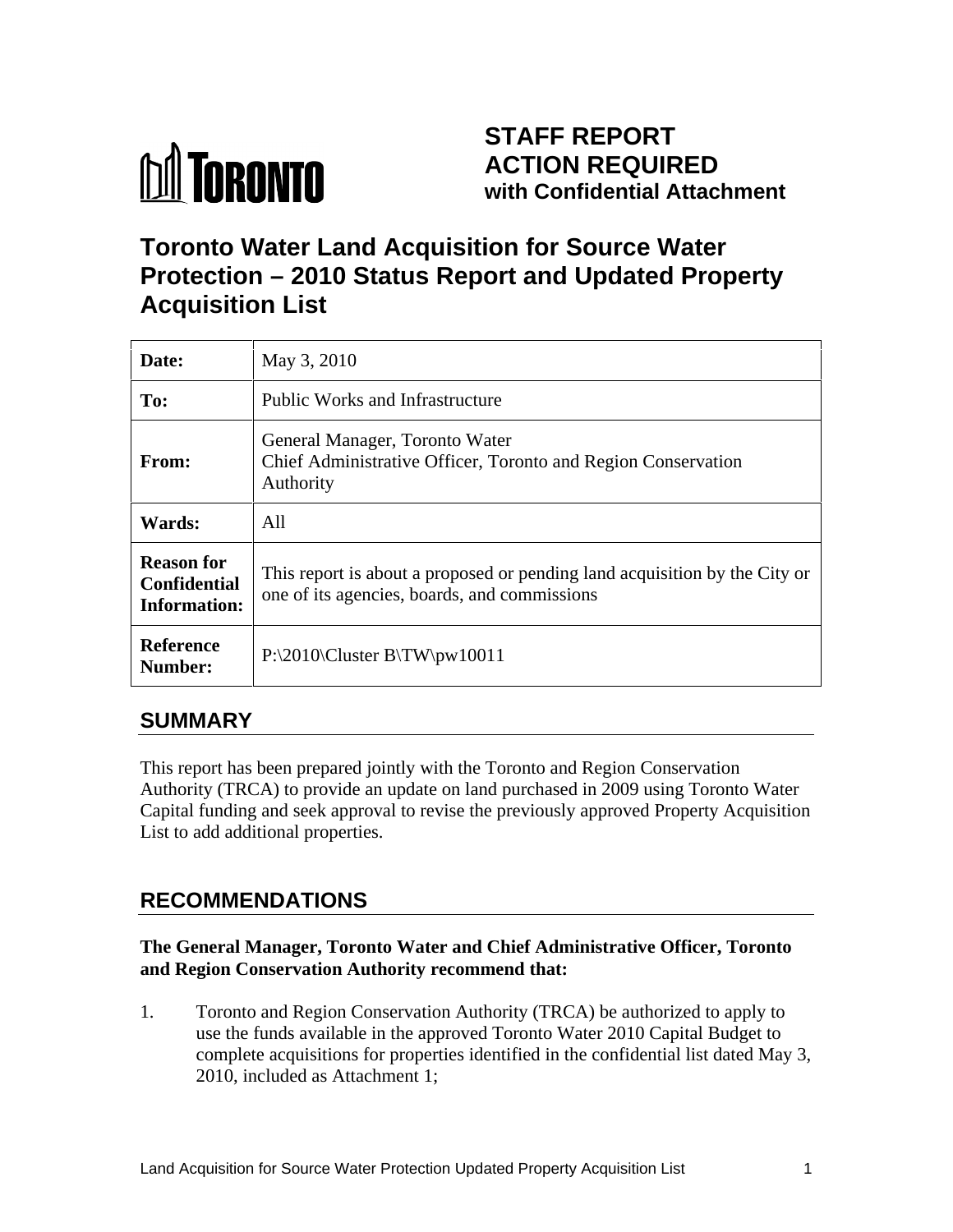- 2. TRCA complete the acquisitions according to the criteria set out in the Policy and Finance Committee Report 7, Clause 37, as adopted by City Council on July 19, 20, 21 and 26, 2005 in a form and manner acceptable to City officials;
- 3. City Council authorize the public release of the confidential information contained in Attachment 1 after the acquisition of the properties by the Toronto and Region Conservation Authority has been completed; and
- 4. The appropriate City Officials be authorized and directed to take the necessary action to give effect thereto.

#### **Financial Impact**

Funding is available to support the acquisition of properties in accordance with the City's Land Acquisition Criteria for Source Water Protection in the approved Toronto Water 2010 Capital Budget under WBS Element CWW473-01 Land Acquisition for Source Water Protection.

The Deputy City Manager and Chief Financial Officer has reviewed this report and agrees with the financial impact information.

#### **DECISION HISTORY**

On November 30, December 1 and 2, 2004, City Council amended and adopted Clause 38 of Policy and Finance Committee Report 9, to create a new reserve called the 'Land Acquisition for Source Water Protection Reserve', for the purpose of providing funding for the acquisition of land to protect water sources to be controlled by Toronto Water. A copy of the Council Decision Document can be found at: <http://www.toronto.ca/legdocs/2004/agendas/council/cc041130/cofa.pdf>

On July 16, 17, 18 and 19, 2007, City Council approved a list of properties that are eligible for funding from the Land Acquisition for Source Water Protection Reserve. A copy of the Council Decision Document can be found at: <http://www.toronto.ca/legdocs/mmis/2007/cc/decisions/2007-07-16-cc11-dd.pdf>

On November 19 and 20, 2007, City Council approved closing the Land Acquisition for Source Water Protection Reserve and including a Capital Project titled "Land Acquisition for Source Water Protection" in Toronto Water's 2008 to 2012 Capital Budget and Council also modified the criteria to be used for the acquisition of land funded from the Capital Account. A copy of the Council Decision Document can be found at: <http://www.toronto.ca/legdocs/mmis/2007/cc/decisions/2007-11-19-cc14-dd.pdf>

On July 15, 16, and 17, 2008, City Council approved additions to the list of properties that are eligible for funding from the Capital Project titled "Land Acquisition for Source Water Protection". A copy of the Council Decision Document can be found at: <http://www.toronto.ca/legdocs/mmis/2008/cc/decisions/2008-07-15-cc23-dd.pdf>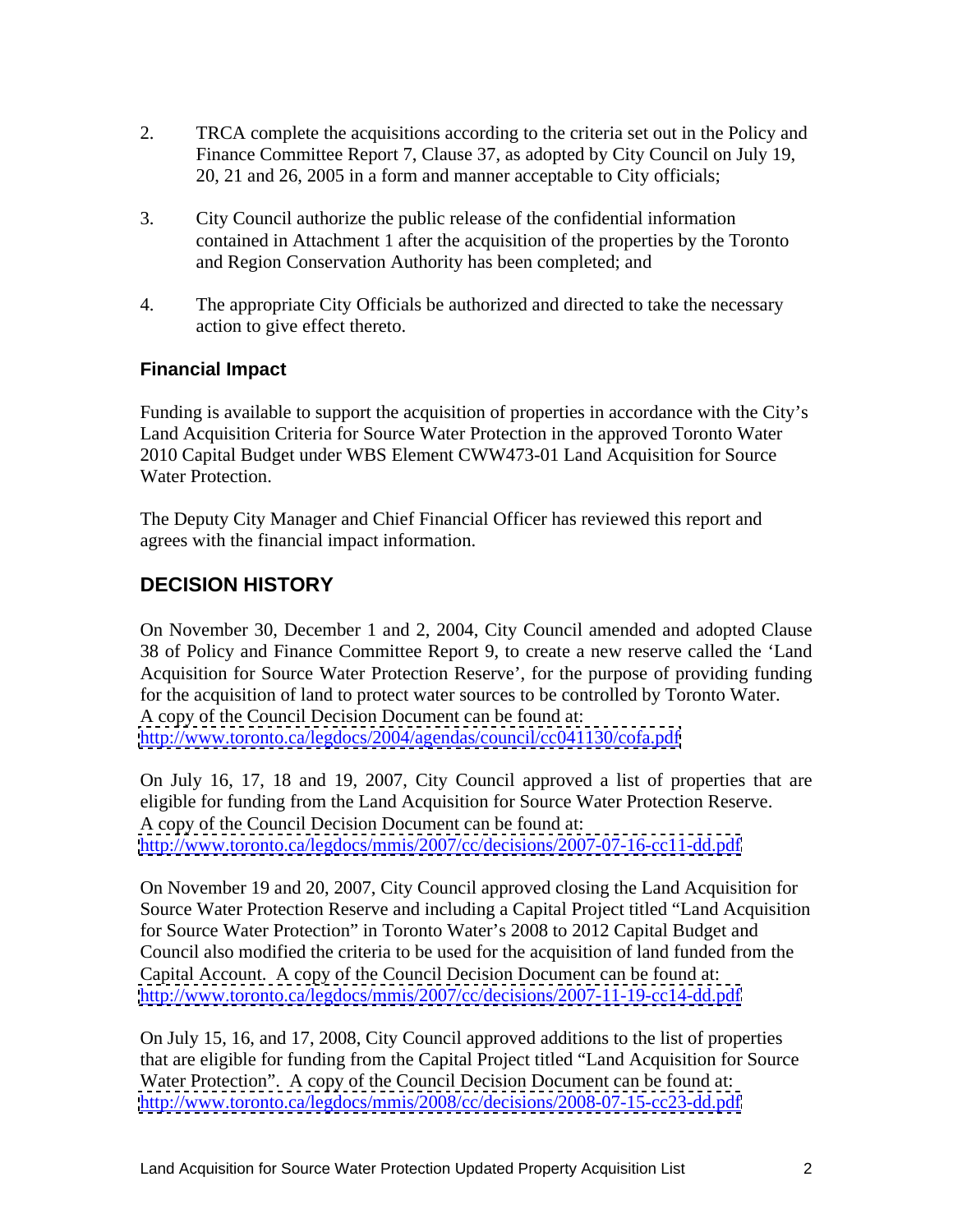On May 25, 26 and 27, 2009, City Council approved further additions to the list of properties that are eligible for funding from the Capital Project titled "Land Acquisition for Source Water Protection". A copy of the Council Decision Document can be found at: <http://www.toronto.ca/legdocs/mmis/2009/cc/decisions/2009-05-25-cc36-dd.htm>

### **ISSUE BACKGROUND**

The protection of Lake Ontario as the source of potable water for the City of Toronto is a high priority of the City. It is recognized that protecting and improving the water quality of the various river systems and watersheds that flow into Lake Ontario through the City of Toronto is an important objective in source water protection. Currently, Toronto Water is implementing the Council approved Wet Weather Flow Master Plan (WWFMP) to help meet this objective.

Another important tool to help meet this objective is the protection of the river systems and watersheds through acquisition of key parcels of land, as they become available. Council has approved a list of properties that are eligible for funding from the Land Acquisition for Source Water Protection Reserve.

Toronto and Region Conservation Authority has been working with Toronto Water to acquire properties from the approved list since 2005 and this report serves to provide an annual update of activity undertaken in 2009.

# **COMMENTS**

|                                 | Acreage | <b>Total Costs</b> | <b>Toronto</b><br>Water<br><b>Funding</b> |
|---------------------------------|---------|--------------------|-------------------------------------------|
| Muise Property AR - Peel Region | 4.13    | \$320,050          | \$87,525                                  |
| Klees Property AD - York Region | 39.33   | \$1,410,000        | \$470,000                                 |
| Runnymede Property Q - Toronto  | 67.65   | \$3,151,000        | \$3,151,000                               |
| Happy Valley Property O - York  | 54.30   | \$822,227          | \$274,076                                 |
| Love Property AM - Toronto      | 0.34    | \$425,000          | \$425,000                                 |
| <b>TOTAL</b>                    | 165.75  | \$6,128,277        | \$4,407,601                               |

The following properties were secured in 2009:

Negotiations are at various stages for several other properties on the list and Council will be advised on an annual basis as these discussions are finalized.